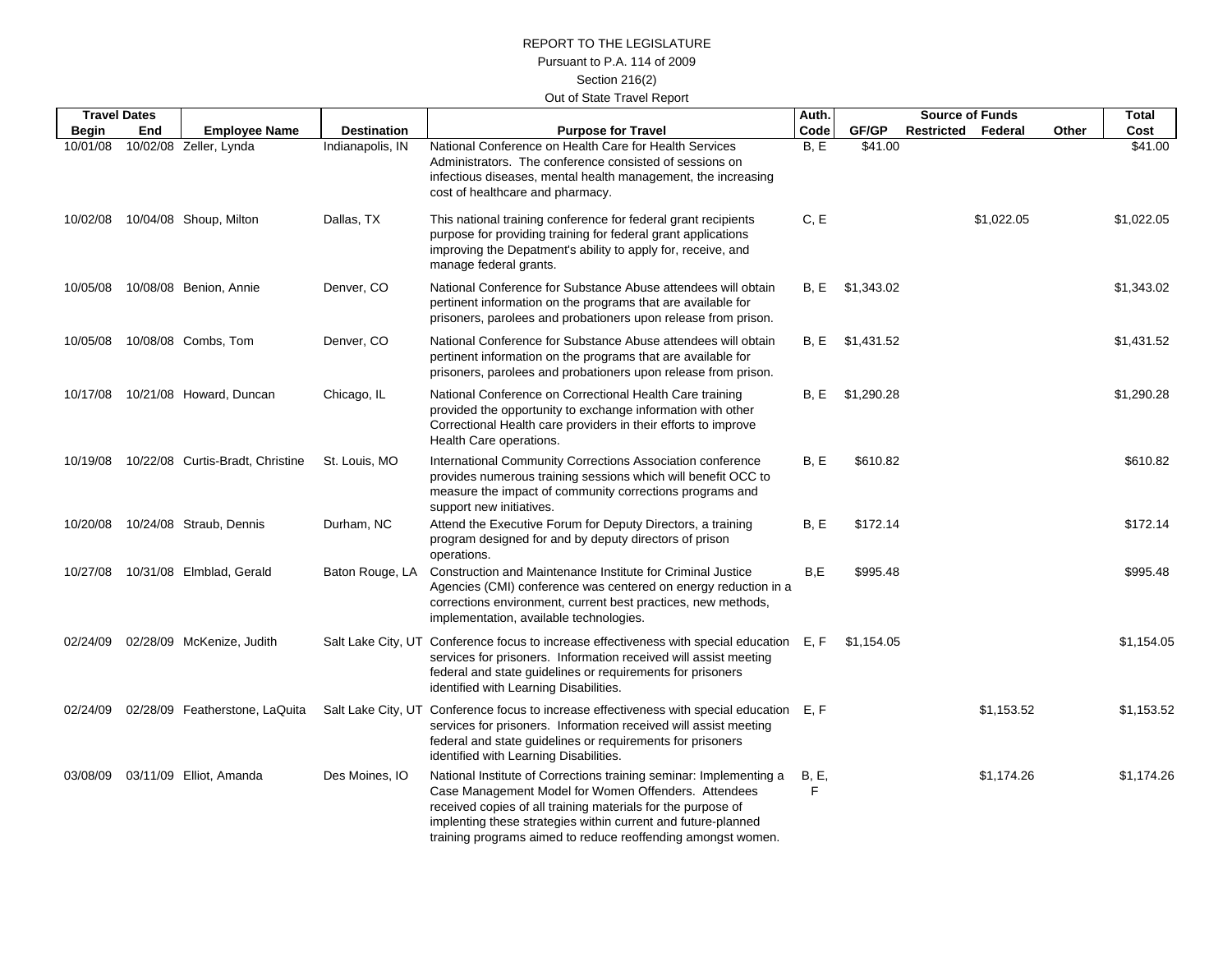|              | <b>Travel Dates</b> |                             |                                              |                                                                                                                                                                                                                                                                                                                             | Auth.             |            | <b>Source of Funds</b> |            | <b>Total</b> |            |
|--------------|---------------------|-----------------------------|----------------------------------------------|-----------------------------------------------------------------------------------------------------------------------------------------------------------------------------------------------------------------------------------------------------------------------------------------------------------------------------|-------------------|------------|------------------------|------------|--------------|------------|
| <b>Begin</b> | End                 | <b>Employee Name</b>        | <b>Destination</b>                           | <b>Purpose for Travel</b>                                                                                                                                                                                                                                                                                                   | Code              | GF/GP      | Restricted             | Federal    | Other        | Cost       |
| 03/08/09     |                     | 03/11/09 Leahy, Tina        | Des Moines, IO                               | National Institute of Corrections training seminar: Implementing a<br>Case Management Model for Women Offenders. Attendees<br>received copies of all training materials for the purpose of<br>implenting these strategies within current and future-planned<br>training programs aimed to reduce reoffending amongst women. | <b>B, E,</b><br>F |            |                        | \$1,305.99 |              | \$1,305.99 |
| 03/10/09     |                     | 03/11/09 Schrantz, Dennis   | Washington DC                                | Requested to testify for prisoner reentry at the House Justice<br>Subcommittee on Appropriations and to meet with Governor's<br>Office staff on the Second Chance Act.                                                                                                                                                      | B, C              | \$711.31   |                        |            |              | \$711.31   |
| 03/24/09     |                     | 03/25/09 Schrantz, Dennis   | Baltimore, MD                                | Attend a consultative session at the Anne E. Casey Foundation for B, C<br>individuals with expertise in improving employment outcomes for<br>releasing prisoners.                                                                                                                                                           |                   | \$379.41   |                        |            |              | \$379.41   |
| 4/1/2009     |                     | 4/2/2009 Schrantz, Dennis   | Washington DC                                | Meeting with Congressional delegation supporting reentry funding.                                                                                                                                                                                                                                                           | B, C              | \$641.20   |                        |            |              | \$641.20   |
| 04/17/09     |                     | 04/22/09 Hoag-Wilkes, Mary  | Louisville, KY                               | Prisoner Education and mandatory GED testing. The knowledge<br>gained will assist teachers and principals in better preparing<br>prisoner students for the GED.                                                                                                                                                             | Е                 | \$1,312.49 |                        |            |              | \$1,312.49 |
| 04/26/09     |                     | 05/02/09 Schrantz, Dennis   | Kansas City, MO<br>Tucson, AZ<br>Lincoln, NE | To share and obtain information with other states about<br>successful reentry efforts with mentally ill prisoners.                                                                                                                                                                                                          | B, C              | \$1,117.29 |                        |            |              | \$1,117.29 |
| 04/26/09     |                     | 04/28/09 Sonneborn, Suzanne | Tucson, AZ                                   | To share and obtain information with other states about<br>successful reentry efforts with mentally ill prisoners.                                                                                                                                                                                                          | B, C              | \$44.59    |                        |            |              | \$44.59    |
| 05/04/09     |                     | 05/07/09 Trudell, Chris     | Washington DC                                | The conference will provide grantees with an opportunity to learn<br>more about federal reentry initiatives and grant requirements,<br>meet and converse with federal partners supporting this initiative.                                                                                                                  | C, F              |            |                        | \$1,232.63 |              | \$1,232.63 |
| 06/21/09     |                     | 06/24/09 Schaudt, Wayne     | Orient, OH                                   | Attendance at NIC staffing analysis training to secure specialized<br>training for two staff members responsible for conducting jail<br>inspections in the State.                                                                                                                                                           | B, E              | \$28.17    |                        |            |              | \$28.17    |
| 06/21/09     |                     | 06/24/09 Cook, Jeffery      | Orient, OH                                   | Attendance at NIC staffing analysis training to secure specialized<br>training for two staff members responsible for conducting jail<br>inspections in the State.                                                                                                                                                           | B, E              | \$27.96    |                        |            |              | \$27.96    |
| 07/06/09     |                     | 07/08/09 Howard, Duncan     | Sacramento, CA                               | Met with California Department of Corrections officials possible<br>housing prisoners in vacant Michigan prisons.                                                                                                                                                                                                           | C, G              | \$1,101.87 |                        |            |              | \$1,101.87 |
| 07/06/09     |                     | 07/08/09 Flack, David       | Sacramento, CA                               | Met with California Department of Corrections officials possible<br>housing prisoners in vacant Michigan prisons.                                                                                                                                                                                                           | C, G              | \$1,167.26 |                        |            |              | \$1,167.26 |
| 07/06/09     |                     | 07/08/09 Straub, Dennis     | Sacramento, CA                               | Met with California Department of Corrections officials possible<br>housing prisoners in vacant Michigan prisons.                                                                                                                                                                                                           | C, G              | \$1,013.06 |                        |            |              | \$1,013.06 |
| 07/06/09     |                     | 07/08/09 Neighbors, Bonita  | Sacramento, CA                               | Met with California Department of Corrections officials possible<br>housing prisoners in vacant Michigan prisons.                                                                                                                                                                                                           | C, G              | \$950.35   |                        |            |              | \$950.35   |
| 07/06/09     |                     | 07/08/09 Wickman, Barry     | Sacramento, CA                               | Met with California Department of Corrections officials possible<br>housing prisoners in vacant Michigan prisons.                                                                                                                                                                                                           | C, G              | \$1,333.02 |                        |            |              | \$1,333.02 |
| 07/14/09     |                     | 07/17/09 Kuhlman, Victor    | Aurora, CO                                   | Chief Jail Inspectors' training sponsored by the National Institute<br>of Corrections. This training will increase staff knowledge and<br>benefit Michigan County Jails.                                                                                                                                                    | B, E              | \$71.80    |                        |            |              | \$71.80    |
| 08/04/09     |                     | 08/04/09 Schrantz, Dennis   | Trenton, NJ                                  | New Jersey legislature invited input from Michigan as they<br>prepare a package of bills to related to prisoner re-entry.                                                                                                                                                                                                   | В                 | \$10.75    |                        |            |              | \$10.75    |
| 08/07/09     |                     | 08/09/09 Zeller, Lynda      | Nashville, TN                                | ACA meeting of the Health Services Administrators and Chief<br>Medical Officer's to discuss updates on best practices in DOC<br>healthcare, accreditation and more.                                                                                                                                                         | B, E              | \$85.83    |                        |            |              | \$85.83    |